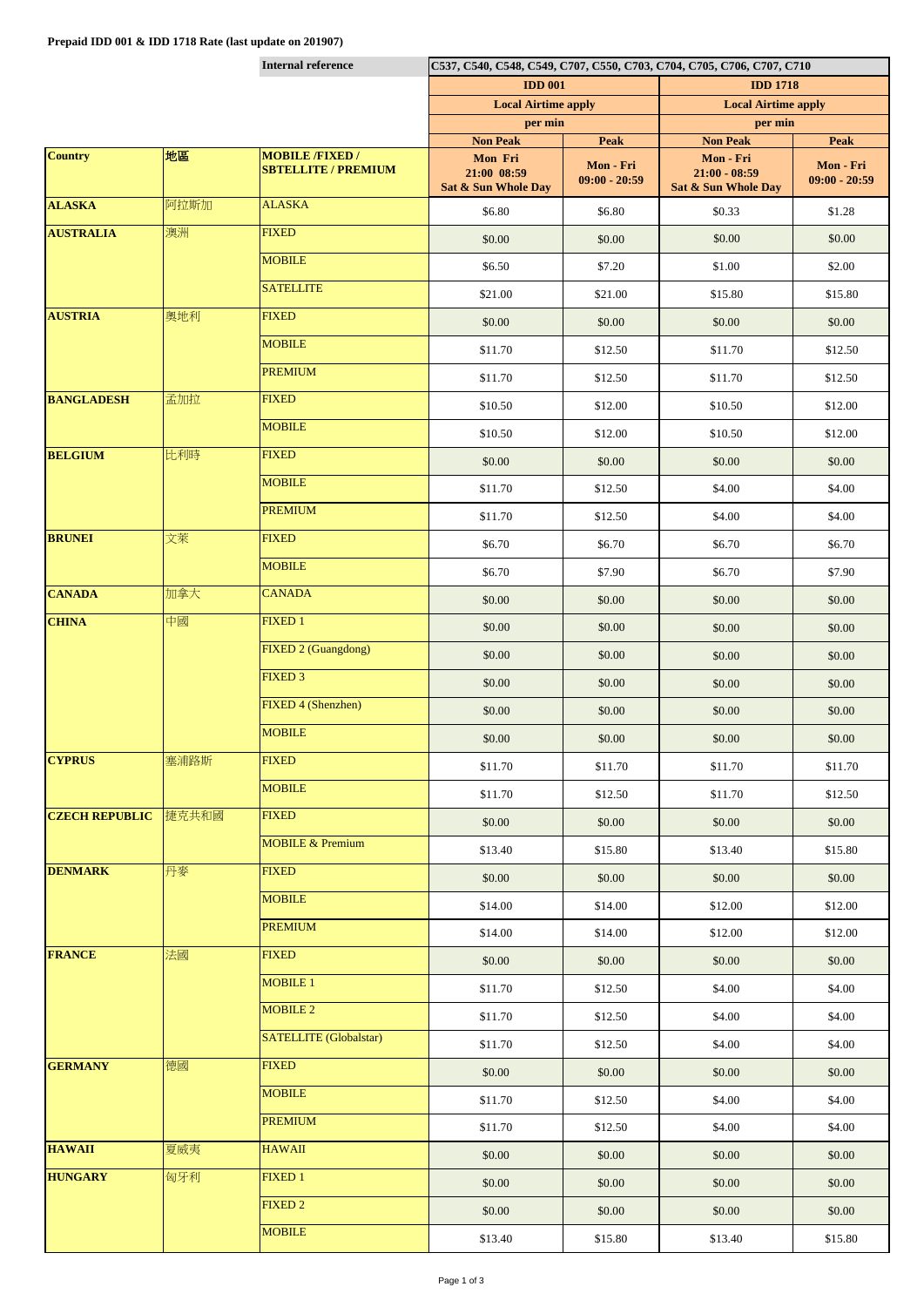|                                  |       |                                                      | <b>IDD 001</b><br><b>Local Airtime apply</b>  |                              | <b>IDD 1718</b><br><b>Local Airtime apply</b>       |                              |
|----------------------------------|-------|------------------------------------------------------|-----------------------------------------------|------------------------------|-----------------------------------------------------|------------------------------|
|                                  |       |                                                      |                                               |                              |                                                     |                              |
|                                  |       |                                                      | per min<br><b>Non Peak</b>                    | <b>Peak</b>                  | per min<br><b>Non Peak</b>                          | <b>Peak</b>                  |
| <b>Country</b>                   | 高麗    | <b>MOBILE /FIXED /</b><br><b>SBTELLITE / PREMIUM</b> | Mon Fri<br>21:00 08:59<br>Sat & Sun Whole Day | Mon - Fri<br>$09:00 - 20:59$ | Mon - Fri<br>$21:00 - 08:59$<br>Sat & Sun Whole Day | Mon - Fri<br>$09:00 - 20:59$ |
| <b>INDIA</b>                     | 印度    | <b>FIXED</b>                                         | \$0.00                                        | \$0.00                       | \$0.00                                              | \$0.00                       |
|                                  |       | <b>MOBILE</b>                                        | \$10.50                                       | \$12.00                      | \$10.50                                             | \$12.00                      |
| <b>INDONESIA</b>                 | 印尼    | <b>FIXED1</b>                                        | \$10.50                                       | \$10.50                      | \$4.00                                              | \$4.00                       |
|                                  |       | FIXED 2 (Jakarta)                                    | \$10.50                                       | \$10.50                      | \$4.00                                              | \$4.00                       |
|                                  |       | FIXED 3 (Surabaya)                                   | \$10.50                                       | \$10.50                      | \$4.00                                              | \$4.00                       |
|                                  |       | FIXED 4 (Biltar/Malang)                              | \$10.50                                       | \$10.50                      | \$4.00                                              | \$4.00                       |
|                                  |       | <b>MOBILE 1</b>                                      | \$10.50                                       | \$10.50                      | \$4.00                                              | \$4.00                       |
|                                  |       | <b>MOBILE 2 (Telkomsel)</b>                          | \$10.50                                       | \$10.50                      | \$4.00                                              | \$4.00                       |
|                                  |       | <b>MOBILE 3</b>                                      | \$10.50                                       | \$10.50                      | \$4.00                                              | \$4.00                       |
|                                  |       | <b>SATELLITE</b>                                     | \$15.80                                       | \$15.80                      | \$15.80                                             | \$15.80                      |
| <b>IRELAND</b>                   | 愛爾蘭   | <b>FIXED</b>                                         | \$0.00                                        | \$0.00                       | \$0.00                                              | \$0.00                       |
|                                  |       | <b>MOBILE</b>                                        | \$11.70                                       | \$12.50                      | \$11.70                                             | \$12.50                      |
|                                  |       | <b>PREMIUM</b>                                       | \$11.70                                       | \$12.50                      | \$11.70                                             | \$12.50                      |
| <b>ITALY VATICAN CIT</b> 意大利梵蒂岡城 |       | <b>FIXED</b>                                         | \$0.00                                        | \$0.00                       | \$0.00                                              | \$0.00                       |
|                                  |       | <b>MOBILE</b>                                        | \$11.70                                       | \$12.50                      | \$8.50                                              | \$8.50                       |
|                                  |       | <b>PREMIUM</b>                                       | \$11.70                                       | \$12.50                      | \$8.50                                              | \$8.50                       |
| <b>JAPAN</b>                     | 日本    | <b>FIXED</b>                                         | \$0.00                                        | \$0.00                       | \$0.00                                              | \$0.00                       |
|                                  |       | <b>MOBILE</b>                                        | \$7.90                                        | \$7.90                       | \$0.98                                              | \$3.28                       |
| <b>KAZAKHSTAN</b>                | 哈薩克斯坦 | <b>FIXED</b>                                         | \$15.65                                       | \$15.65                      | \$15.65                                             | \$15.65                      |
|                                  |       | <b>MOBILE</b>                                        | \$15.65                                       | \$15.65                      | \$15.65                                             | \$15.65                      |
| <b>LUXEMBOURG</b>                | 盧森堡   | <b>FIXED</b>                                         | \$0.00                                        | \$0.00                       | \$0.00                                              | \$0.00                       |
|                                  |       | <b>MOBILE</b>                                        | \$13.40                                       | \$15.80                      | \$13.40                                             | \$15.80                      |
| <b>MACAU</b>                     | 澳門    | <b>FIXED</b>                                         | \$2.10                                        | \$2.10                       | \$1.88                                              | \$1.88                       |
|                                  |       | <b>MOBILE</b>                                        | \$2.10                                        | \$2.10                       | \$1.88                                              | \$2.10                       |
| <b>MALAYSIA</b>                  | 馬來西亞  | <b>FIXED</b>                                         | \$0.00                                        | \$0.00                       | \$0.00                                              | \$0.00                       |
|                                  |       | <b>MOBILE</b>                                        | \$6.00                                        | \$7.90                       | \$1.98                                              | \$4.10                       |
| <b>MONGOLIA</b>                  | 蒙古    | <b>FIXED</b>                                         | \$7.830                                       | \$7.830                      | \$7.830                                             | \$7.830                      |
|                                  |       | <b>MOBILE</b>                                        | \$7.830                                       | \$7.830                      | \$7.830                                             | \$7.830                      |
| <b>NEPAL</b>                     | 尼泊爾   | <b>FIXED</b>                                         | \$6.70                                        | \$7.90                       | \$6.70                                              | \$7.90                       |
|                                  |       | <b>MOBILE</b>                                        | \$6.70                                        | \$7.90                       | \$6.70                                              | \$7.90                       |
| <b>NETHERLANDS</b>               | 荷蘭    | <b>FIXED</b>                                         | \$0.00                                        | \$0.00                       | \$0.00                                              | \$0.00                       |
|                                  |       | <b>MOBILE</b>                                        | \$11.70                                       | \$12.50                      | \$4.00                                              | \$4.00                       |
|                                  |       | <b>PREMIUM</b>                                       | \$11.70                                       | \$12.50                      | \$4.00                                              | \$4.00                       |
| <b>NEW ZEALAND</b>               | 新西蘭   | <b>FIXED</b>                                         | \$0.00                                        | \$0.00                       | \$0.00                                              | \$0.00                       |
|                                  |       | <b>MOBILE</b>                                        | \$6.60                                        | \$8.10                       | \$4.00                                              | \$4.00                       |
| <b>NORWAY</b>                    | 挪威    | <b>FIXED</b>                                         | \$0.00                                        | \$0.00                       | \$0.00                                              | \$0.00                       |
|                                  |       | <b>MOBILE</b>                                        | \$12.00                                       | \$14.00                      | \$12.00                                             | \$12.00                      |
|                                  |       | <b>PREMIUM I</b>                                     | \$12.00                                       | \$14.00                      | \$12.00                                             | \$12.00                      |
|                                  |       | PREMIUM II                                           | \$12.00                                       | \$14.00                      | \$12.00                                             | \$12.00                      |
| <b>PAKISTAN</b>                  | 巴基斯坦  | <b>FIXED</b>                                         | \$12.00                                       | \$12.00                      | \$12.00                                             | \$12.00                      |